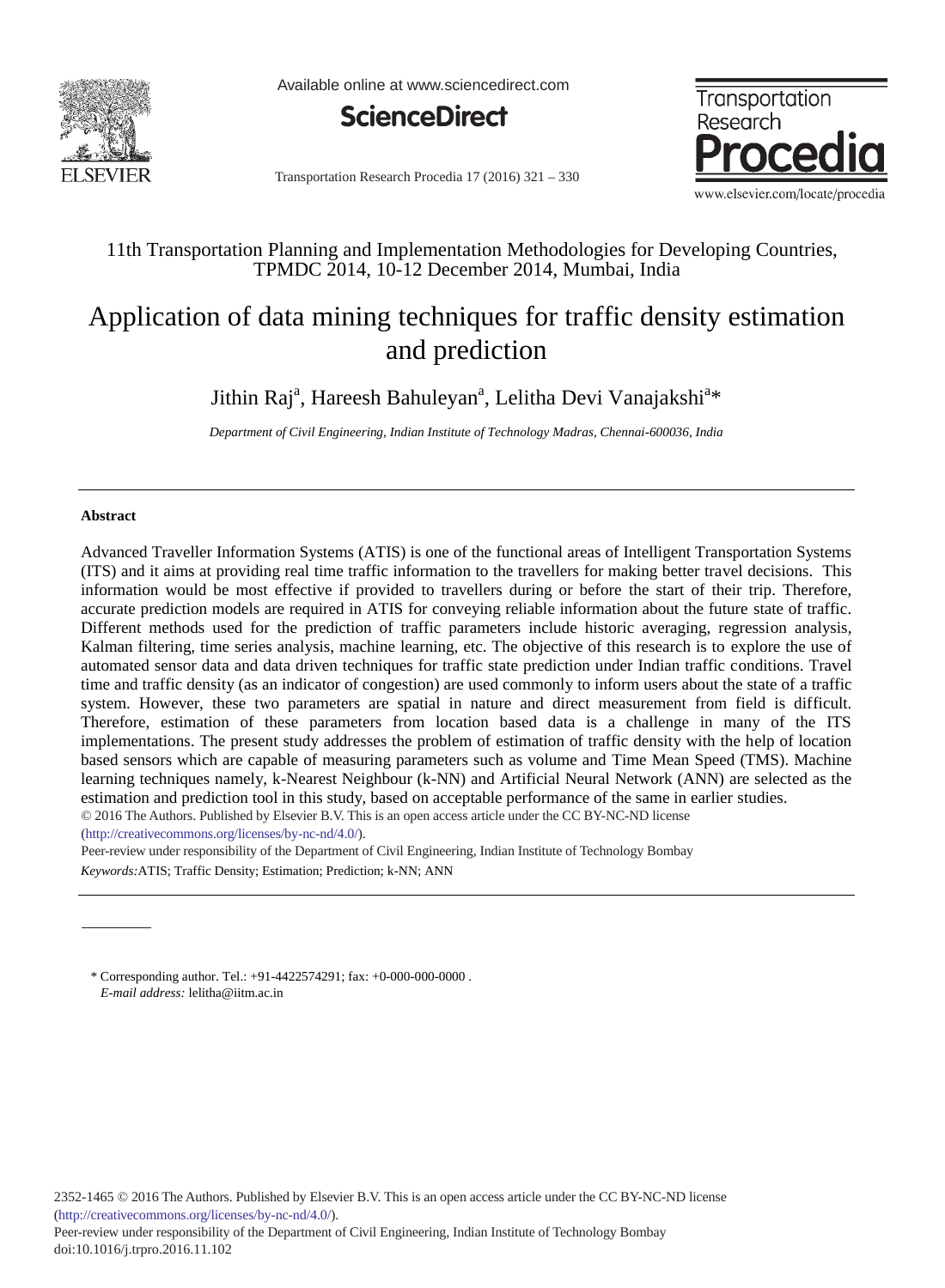## **1. Introduction**

Traffic congestion is a major challenge in the area of transportation planning as well as traffic management. Congestion usually relates to an excess of vehicles on a portion of roadway at a particular time resulting in speeds that are slower – sometimes much slower – than normal or free flow speeds (FHWA, 2005). Even though congestion can be solved to some extent, the problem cannot be solved completely. Therefore, informing road users about congestion conditions of different roadways will be an advantage to them while performing their journey for making suitable decisions. This can be done only by quantifying congestion using some quantifiable parameters and making it available for the road users as part of Advanced Traveller Information Systems (ATIS). Travel time and traffic density are the commonly used traffic measures used for quantifying congestion on roadways. Being spatial in nature, measurement of these parameters directly from field is very difficult. Travel time can be defined as the time required for road users to travel from one point of roadway to other. Field measurement of travel time is done using spatial based sensors such as GPS or vehicle identification devices such as Bluetooth sensors. Traffic density is defined as the number of vehicles occupying a given length of roadway. Traffic density is considered as the primary measure for quantifying congestion of roadways other than signalised intersections (HCM, 2000). However, aerial photography is the direct method for field measurement of traffic density, which is very difficult to implement in field. Since density is difficult to measure, indirect methods of estimating density from other parameters such as flow, speed or occupancy is usually adopted. Hence, this problem of estimation of density from location based parameters is of importance and is attempted in the present study under Indian conditions. Also, the travel decisions made by road users are more affected by the traffic conditions during the trip than the conditions at the start of the trip. Therefore, accurate prediction models are also required in ATIS for giving reliable information about the future state of traffic.

In this study, data mining techniques were implemented for the estimation and prediction of the traffic state variables. Data mining processes use computational tools to extract useful knowledge from large datasets (Silwattananusarn&Tuamusk, 2012). Machine learning techniques such as k-Nearest Neighbour (k-NN) and Artificial Neural Network (ANN) were selected in this study as the tools for data mining, based on acceptable performance of the same in earlier studies.

The k-NN algorithm is one of the simplest data mining techniques, widely used for classification and regression. It is a non-parametric and supervised algorithm, which classifies a new record by comparing it to similar records in the training data set. The most common method of defining 'similarity' is based on the Euclidean distance between the records. Since the algorithm would be used to estimate density based on speed and flow values, the training dataset would have speed and flow as inputs and density as target. The algorithm will identify the closest/most significant input values. When a new data is provided, the algorithm looks for the 'k' nearest neighbours in terms of Euclidean distance which is calculated based on the input.

ANN is a popular machine learning tool inspired by biological nervous systems. Neural network can be trained to perform a particular function by adjusting the weights of the connections between units. Each of these processing units are known as neurons. Neural networks are trained to adjust the weights of these neurons so that a particular input leads to a specific target. In each neuron, a scalar input is transmitted through a connection that multiplies it by the scalar weight and then added by a bias value, and then applies a transfer function to form an output. This weights and bias values can be adjusted to get some desired output. The output of this neuron will be the input of some other neurons based on connectivity and will be repeated for every data points for a series of iterations. A network is thus developed with the corresponding inputs and targets which can give similar outputs when new data is provided.

For the prediction, the same tools are used with the input being the time series of estimated density values to find out the density values for the future time intervals. The required data for the present study were collected using a location based sensor namely, TIRTL, which uses infra-red technology for the detection of vehicles. The sensor was installed near Perungudi toll plaza in Rajiv Gandhi Salai, Chennai facing the northbound traffic. This road is a representative Indian road with heterogeneous and lane less traffic conditions, i.e. different class of vehicles like 2 wheelers, 3 wheelers, passenger cars, bus and trucks etc. travelling together with zero lane discipline. Volume, speed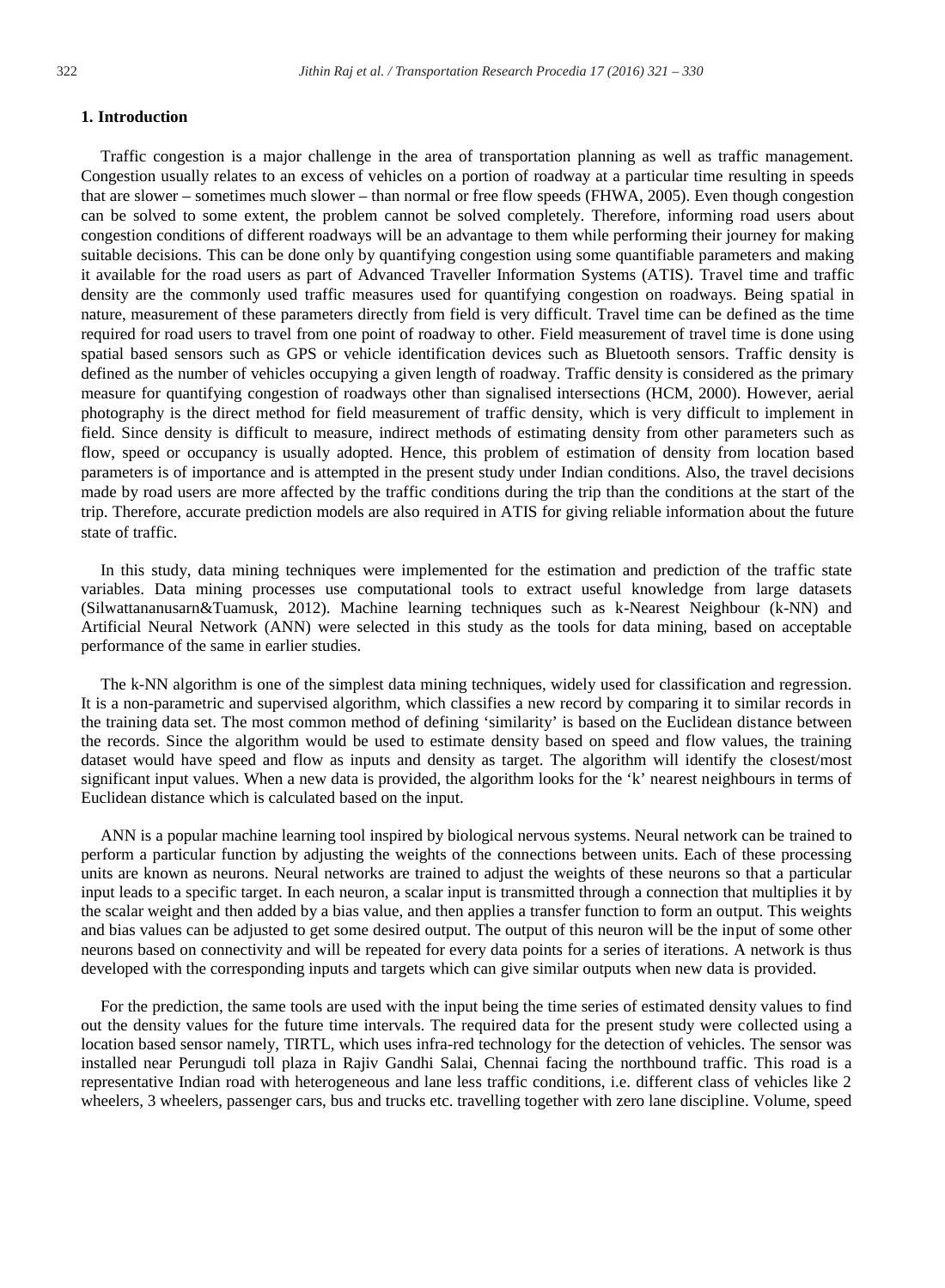and occupancy at this location were collected for four days of two different weeks each, and density was calculated from the occupancy by using the occupancy-density relation. One week of data was used for training the machine learning algorithms and the other week's data were used for validation.

## **2. Literature Review**

The first part of the literature review covers some of the popular studies in the area of estimation and prediction of traffic parameters. Studies on estimation and prediction techniques showed the use of various techniques such as historic average technique, statistical methods, machine learning techniques and model-based techniques as the most commonly used ones.

Estimation of density from flow data obtained by aerial photography was reported in some of the earlier studies (NahiandTrivedi, 1973; Chang and Ghazis, 1975). Flow and occupancy data collected using loop detectors were used for the estimation of density once the loop detectors became popular (Kurkjian et al., 1979; Coifman, 2003). Wang, Papageorgiou and Messmer (2007) estimated traffic flow variables such as flow, space mean speed and density using online parameter model estimator, which also discussed about the estimator's tracking ability and sensitivity to various initial conditions. Studies in the area of speed estimation also showed the usage of loop detector data for the estimation. Hazelton (2004) estimated traffic speed from volume and occupancy data obtained from loop detectors using Markov chain Monte Carlo methods. Wang and Nihan (2000) in another study estimated freeway traffic speed from single loop detector outputs such as volume and occupancy by introducing a relation between these parameters. Another method has been proposed by Soriguera and Robuste (2011) to obtain space mean speeds directly from loop detector data with a mean relative error of approximately 0.5%. Thus, it can be seen that most of the studies in the area of estimation used loop detector data as the main input.

Studies reporting traffic parameter prediction using data driven approaches are discussed here. Zhang and Rice (2003) used a varying coefficients linear model, which varies as a smooth function of departure time, with past instantaneous travel time to predict future travel time. Principal component analysis and nearest neighbour approach were investigated by Rice and Zwet (2004) by combining the historical data and the instantaneous travel time data. Other methods such as linear regression and Kalman filtering are widely used in the area of prediction. Kwon et al. (2000) estimated travel time on a freeway using flow and occupancy data obtained from loop detectors and predicted to future time steps using linear regression. Yu et al. (2008) proposed a variation based online travel time prediction approach using clustered neural networks. Padiath et al. (2009) compared the performance of a historic technique, an ANN based technique and a model based technique for the prediction of traffic density under Indian traffic conditions. However, the study used limited data which were collected manually. Kalman Filter method was employed by Chen and Chein (2001) to predict travel time using data obtained from probe vehicles. Chein and Kuchipudi (2003) also used Kalman Filter method for the prediction of travel time. Overall it can be seen that there are only very few application of data mining techniques in both estimation and prediction problems. Fabrizi and Ragona (2014) developed a pattern matching method of prediction, which tries to identify patterns in the past data that describes the actual traffic load, and produces forecasts supposing that the trend will repeat. Valenti et al. (2010) used and compared five predictive models including ANN and k-NN for the prediction of incident duration. Various studies on estimation and prediction of traffic parameters using ANN shows that the method is suitable if large samples of data are available. Some of the related literature are discussed below. Cetiner et al. (2010) reported prediction of traffic flow from the historical data using ANN and showed a correlation coefficient in the range of 0.85 to 0.95. Ozkurt and Camci (2009) presented an automatic traffic density estimation and vehicle classification method using ANN and 94% accuracy was reported. Vanajakshi and Rilett (2004) predicted traffic speed ranging from 2 minutes ahead up to an hour in to future using artificial neural networks and support vector machines and reported that performance of ANN largely depended on the amount of data. Missing values in traffic data collected by radar detection systems and loops in three types of rural roads including arterial, highway, and freeway roads in Iran have been estimated using ANN by Mahmoudabadi andFakharian, (2010). Results of another study from Iran showed that ANN can be used to estimate the average speed of vehicles (Mahmoudabadi, 2010). Jiang and Wah (2003) proposed a new approach of constructing and training neural networks for pattern classification. Drakopoulos and Abdulkader (2005) studied the neural network training of heterogeneous data and proposed data pruning (removal of noisy data) and ordered training (partitioning of data) as the effective methods to deal with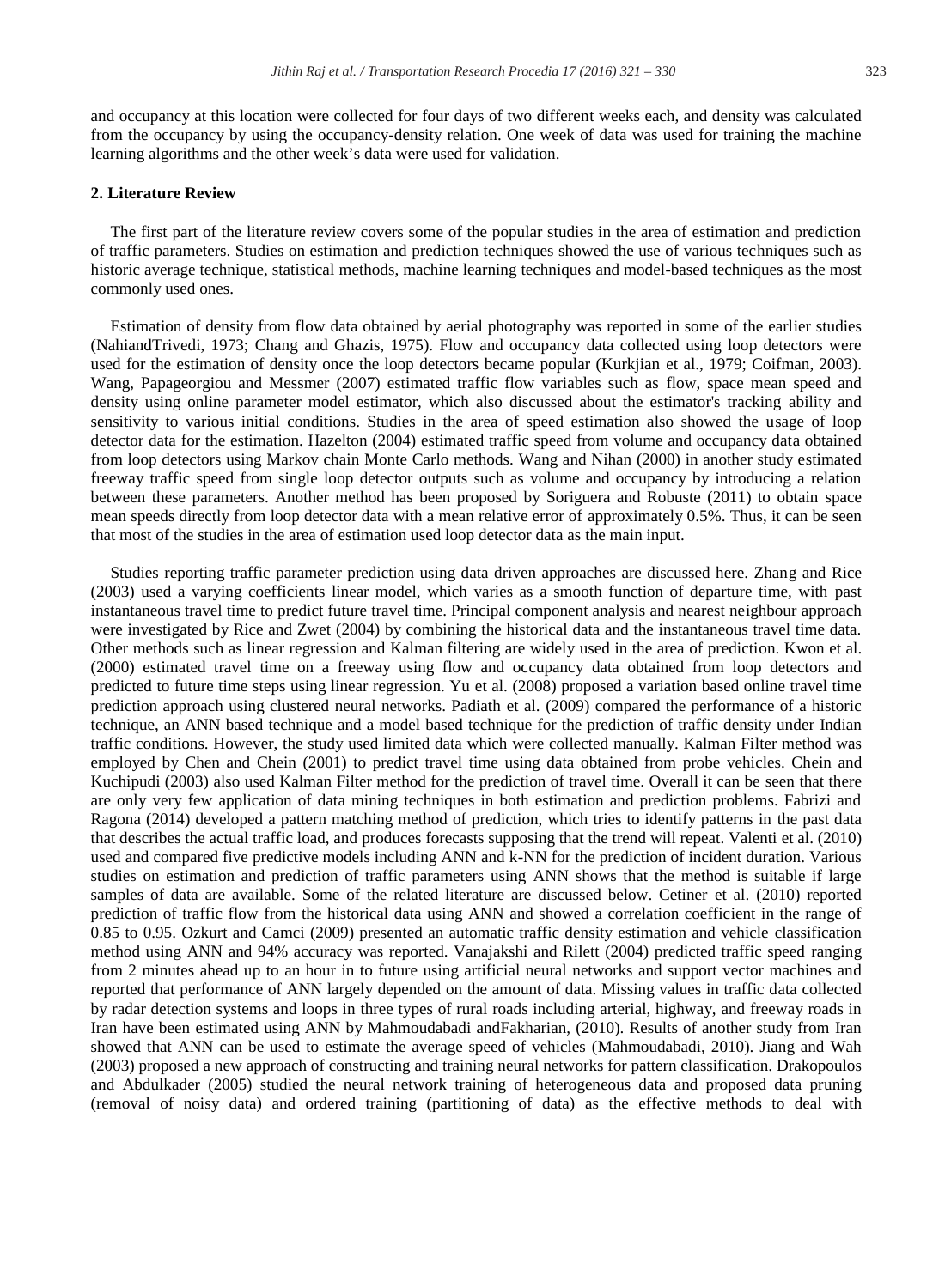heterogeneous data. Zheng and Zuylen (2013) used a three layer artificial neural network for the estimation of urban link travel time from vehicle positions, link ids, timestamps and speed using the probe vehicle data. Thus, it can be seen that most of the studies in the area of estimation used loop detector data as the main input.

k-NN has also been used extensively for similar applications. Embreda and Dalagan (2012) explored the use of k-NN Algorithm in determining the traffic weight of a given snapshot and they reported that accuracy was highly dependent on the training data. Dubey and Pathak (2013) studied the application of data mining technique to automatically extract computer users' normal behaviour from training network traffic data. Cruz et al. (2012) studied the problem of processing k-NN queries in road networks considering traffic conditions and the query return the k points of interest that can be reached in the minimum amount of time. Zhang et al. (2013) presented a method for short term urban expressway flow prediction system with accuracy over 90% using k-NN. Lin et al. (2013) applied k-NN method to form the training dataset for local linear wavelet neural network instead of taking the whole historical dataset for training for the short term prediction of five minutes volume. Xiaoyu et al. (2013) proposed a two-tier k-nearest neighbour algorithm combined with the actual traffic flow to improve the calculation speed and the accuracy of the algorithm. Zheng and Su (2014) developed a kNN-LSPC (k Nearest Neighbour - Linearly Sewing Principle Component) for the prediction of traffic volume, which outperformed eight other algorithms.

The above review shows the use of various model based and data driven approaches for the estimation and prediction of traffic parameters. However, under Indian conditions, automated sensors were not available and hence the prediction problems using data driven approaches such as ANN or k-NN were not attempted exhaustively. Based on the literature, and based on the availability of a good automated database, two data driven approaches namely Artificial Neural Networks (ANN) and K Nearest Neighbour (k-NN) approach were selected for the estimation of traffic density in the present study.

## **3. Test bed and data collection**

The required data for the present study were collected using a location based sensor namely, TIRTL, which uses infra-red technology for the detection of vehicles. The sensor was installed near Perungudi toll plaza in Rajiv Gandhi Salai, Chennai facing the northbound traffic. This road is a representative Indian road with heterogeneous and lane less traffic conditions, i.e. different class of vehicles like 2 wheelers, 3 wheelers, passenger cars, bus and trucks etc. Fig. 1 below shows the location of the sensor.



Fig. 1. Location of data collection point (Source: a. Google maps, b. Photograph).

Traffic density is the most commonly used parameter to indicate the level of congestion on a roadway. However, the measurement of density directly from field is very difficult as it is a spatial parameter. Therefore, there is a need to estimate traffic density from available location specific parameters such as volume and speed. The present study uses kNN and ANN for the estimation of density from speed and volume obtained from automated sensors. For validating the results, occupancy given by the infrared sensor was used. Occupancy is defined as the proportion of time a roadway section is occupied by vehicle. It is considered as a surrogate measure of density and is related to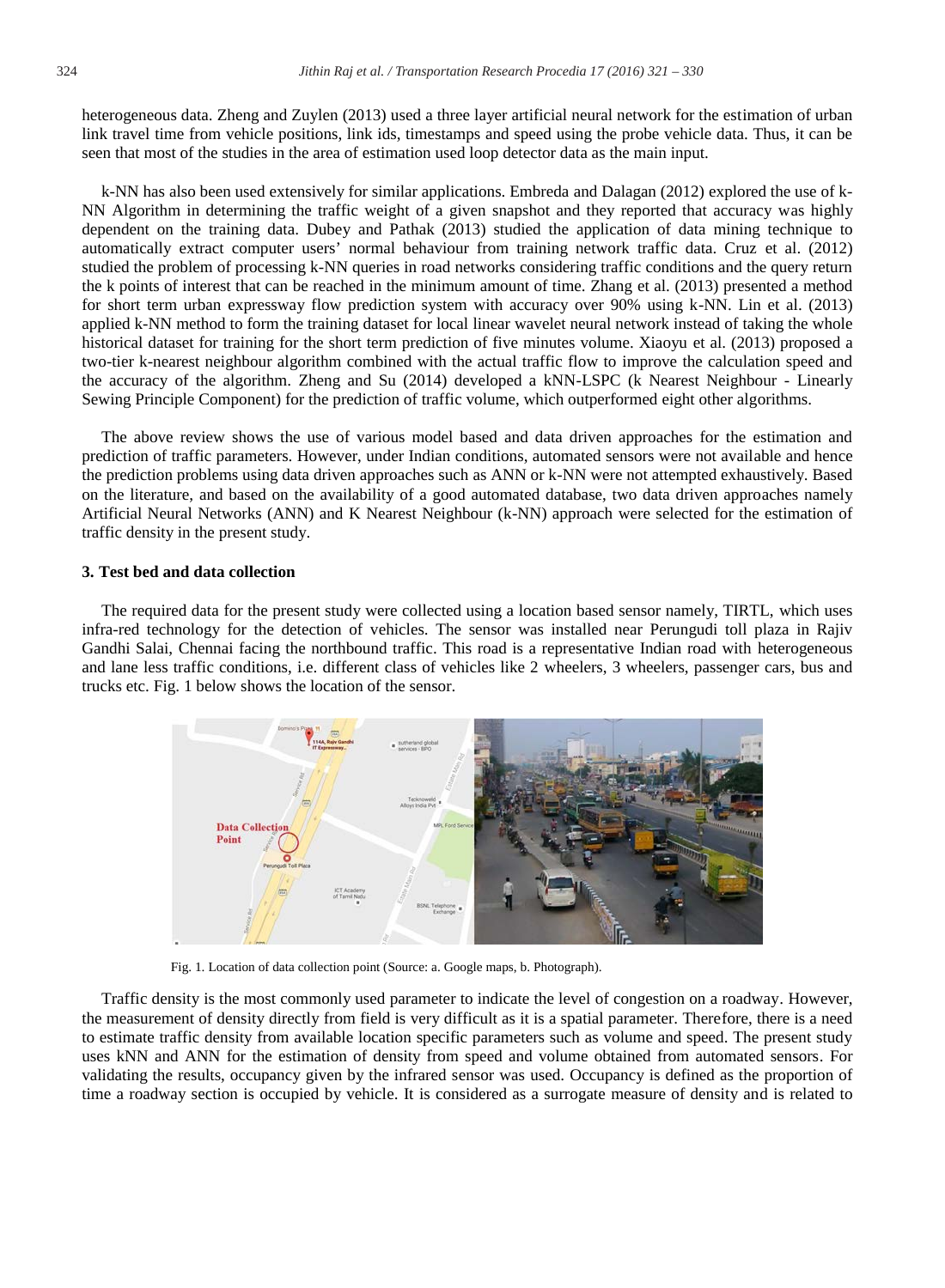density as shown in equation 1(May, 1990).

$$
k = \frac{\%occ}{L_v + L_d} \tag{1}
$$

where, *%occ* is the percentage of time detector being occupied by vehicles,  $L_v$  is the vehicle length and  $L_d$  is the detector length. This parameter is provided by the infrared sensor accurately and hence is used to calculate density and is used for validation.

## **4. Methodology**

#### *4.1. K-Nearest Neighbour Algorithm (k-NN)*

The k-Nearest Neighbour (k-NN) is one of the simplest machine learning algorithms, most widely used for classification. It is a non-parametric and supervised algorithm, which classifies a new unclassified record by comparing it to similar records in the training data set. The most common method of defining 'similarity' is based on the Euclidean distance between the records in the feature space. In this paper, the k-NN regression method is utilized, where the output is not a predefined class, but a continuous value. This is explained with the help of the Fig. 2 below:



Fig. 2. Demonstration of k-NN algorithm

In the density estimation process carried out in this study, the flow and speed are inputs to the algorithm to get the corresponding density as the output. The blue triangles are the trained data points positioned in the feature space based on their input values. When a new input is provided (red circle), based on its speed and flow values, it occupies a position in the feature space. Next, the algorithm looks for the 'k' nearest neighbours, in terms of Euclidean distance, which is calculated based on the input variables. For example, if *k*=3, the output density would be decided by the densities of the three blue triangles shown within the dashed circle as these are the three closest neighbours. Let  $s_1$ ,  $s_2$  and  $s_3$  be the speeds;  $v_1$ ,  $v_2$  and  $v_3$  the flows; and  $d_1$ ,  $d_2$  and  $d_3$  the density of the data points indicated by these triangles. For the test data point (red circle), let the speed be *s* and flow be *v* which are provided as input and we are required to estimate the corresponding density *d.* Then the Euclidean distances are given by equations (2),

$$
P1 = \sqrt{(s_1 - s)^2 + (v_1 - v)^2},
$$
  
\n
$$
P2 = \sqrt{(s_2 - s)^2 + (v_2 - v)^2},
$$
  
\n
$$
P3 = \sqrt{(s_3 - s)^2 + (v_3 - v)^2}.
$$
\n(2)

Since triangles 1, 2 and 3 are the closest neighbours, any distance  $P_i$ ,  $i \neq 1$ , 2 and 3; will only be greater than  $P_i$ ,  $P_2$  and  $P_3$ . And the output density of the new record would be calculated as a simple arithmetic average as given in equation (3).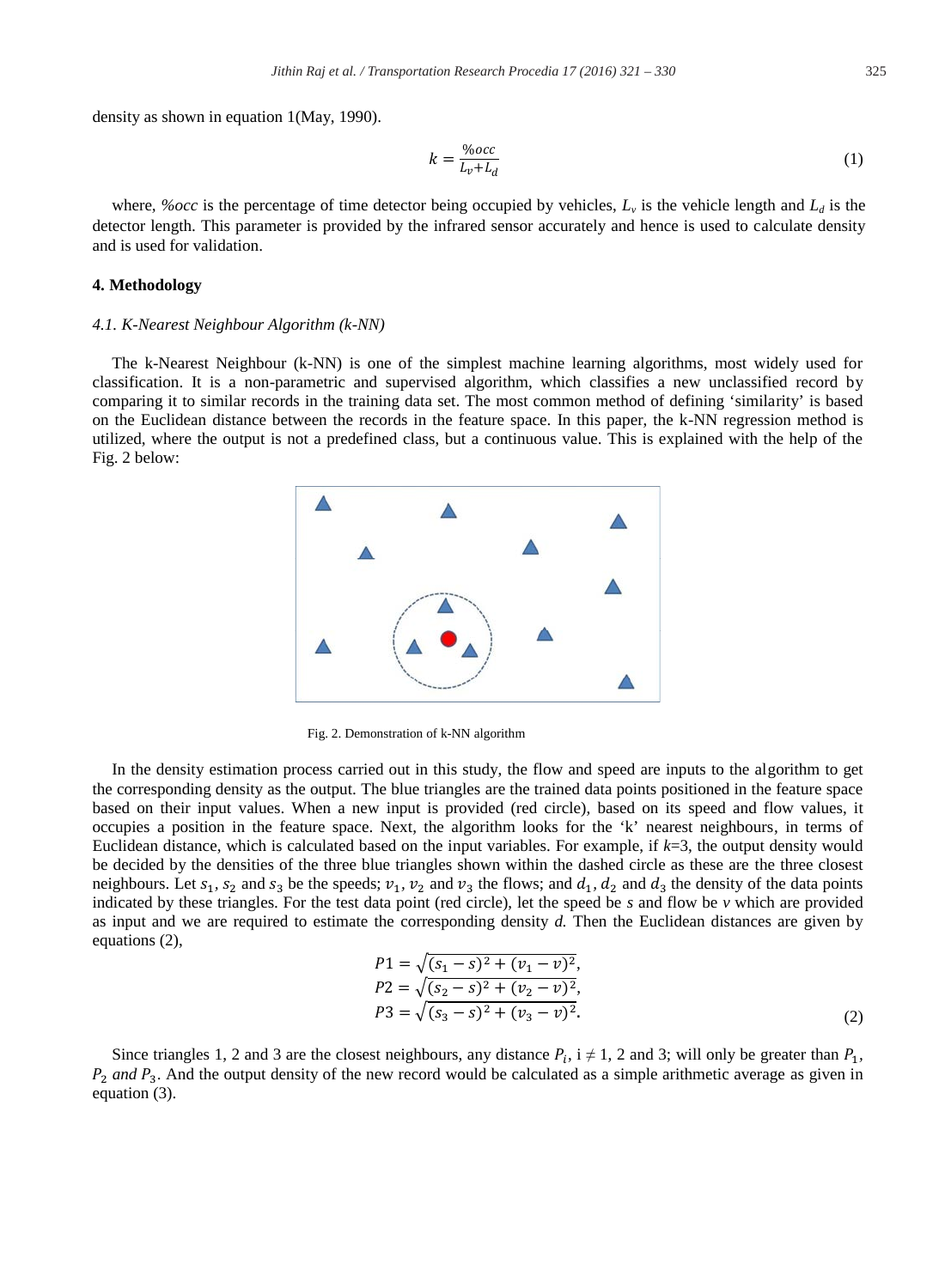$$
d = \frac{d_1 + d_2 + d_3}{3} \tag{3}
$$

In the second application of k-NN algorithm discussed in this paper, the density of the current time step is to be predicted based on the densities of the previous 5 time steps which are provided as inputs to the algorithm.

#### *4.2. Artificial Neural Network(ANN)*

ANN is a popular machine learning tool inspired by biological nervous systems and is composed of units operating in parallel. Neural network can be trained to perform a particular function by adjusting the weights of the connections between units. Each of these processing units is known as neurons. Neural networks are trained to adjust the weights of these neurons so that a particular input leads to a specific target. In each neuron, scalar input *p*  is transmitted through a connection that multiplies it by the scalar weight *w* and then added by a bias value *b*, to form the result *wp+b*. This sum is the input for the transfer function *f* which gives an output *f(wp+b)*. The variables *w* and *b* can be adjusted to get some desired output is the basic idea. The output of this neuron will be the input of some other neurons based on connectivity. The transfer function *f* can be hardlim, sigmoid, purelin etc. based on the requirement. After passing through all the connected neurons, it should be able to produce the desired target. In this study, back-propagation algorithm was used for training, which automatically recalculates and makes the error minimum. The training continues till one of the stopping criteria is reached, which may be number of iterations, maximum number of validation checks, or performance in terms of mean squared error.

#### *4.3. Combining k-NN with ANN*

Along with testing ANN and k-NN individually, a model which is a fusion of the two techniques was also developed. The fusion methodology adopted is as follows: The volume and speed are provided as inputs to the kNN algorithm. The kNN is required to determine the first *k* (taken as 100 in this study) nearest neighbours of the new input record, which in turn would form the training dataset for the ANN. Once the ANN is trained, it can now predict a value of density for the original record. The description of the fusion model is described in the Fig. 3.



Fig. 3. Model for combining ANN with KNN

#### **5. Implementation and results**

Traffic density was estimated and then predicted to future using the models already discussed. The comparison of actual and estimated or predicted density are explained separately in detail. The error in estimation and prediction models were quantified using the statistical measure, Mean Absolute Percent Error (MAPE), given by the equation (4).

$$
MAPE = \frac{1}{n} \sum_{i=1}^{n} (|\frac{x_i - y_i}{y_i}| \times 100)
$$
 (4)

where  $y_i$  is the actual density and  $x_i$  is the estimated or predicted density.

#### *5.1. Estimation of traffic density*

The available data set were divided in to two subsets- training data set and testing data set. Four days data were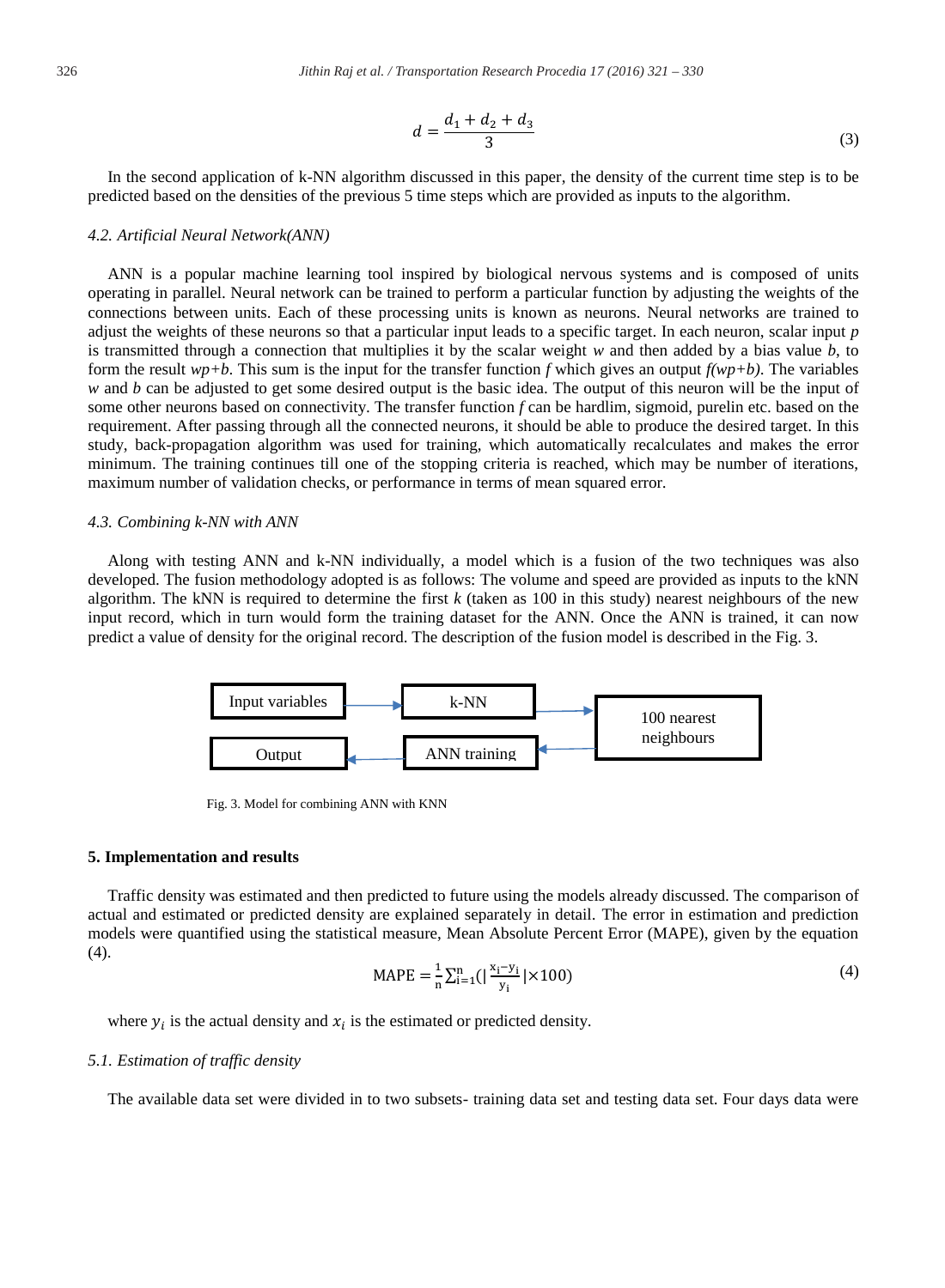taken as the training data set, and testing data set was selected as the same days of another week. The training data is used to identify the pattern of data and the test data set is used for checking the performance. The training set had speed and flow data at every 5 minute interval as input and the corresponding actual density, obtained from the occupancy values, as the target variable (Fig. 4). Fig. 5 is a graph that shows the comparison between the actual density and the density estimated by each of the techniques described in section 4.



Fig. 5. Sample comparison of actual and estimated density

From Fig. 5, it can be observed that the estimated value of density is in line with the actual density. The errors were quantified using Mean Absolute Percentage Error (MAPE) and the values obtained are tabulated in Table 1. It can be seen that the performance of the ANN algorithm is comparatively better. The results of the combined ANNkNN model do not show any improvement in performance. This may be indicating that giving enough training data set is more important for ANNs performance than giving reduced set of best inputs. ANN process is able to generate the best network, if enough training sets are provided.

Table 1. MAPE (%) obtained for different days for density estimation.

| Day Tested | kNN  | <b>ANN</b> | kNN-ANN<br>(100 neighbours) |
|------------|------|------------|-----------------------------|
| Day1       | 3.46 | 1.94       | 2.49                        |
| Day2       | 4.41 | 1.78       | 2.61                        |
| Day3       | 3.74 | 1.54       | 1.96                        |
| Day4       | 3.20 | 1.50       | 2.01                        |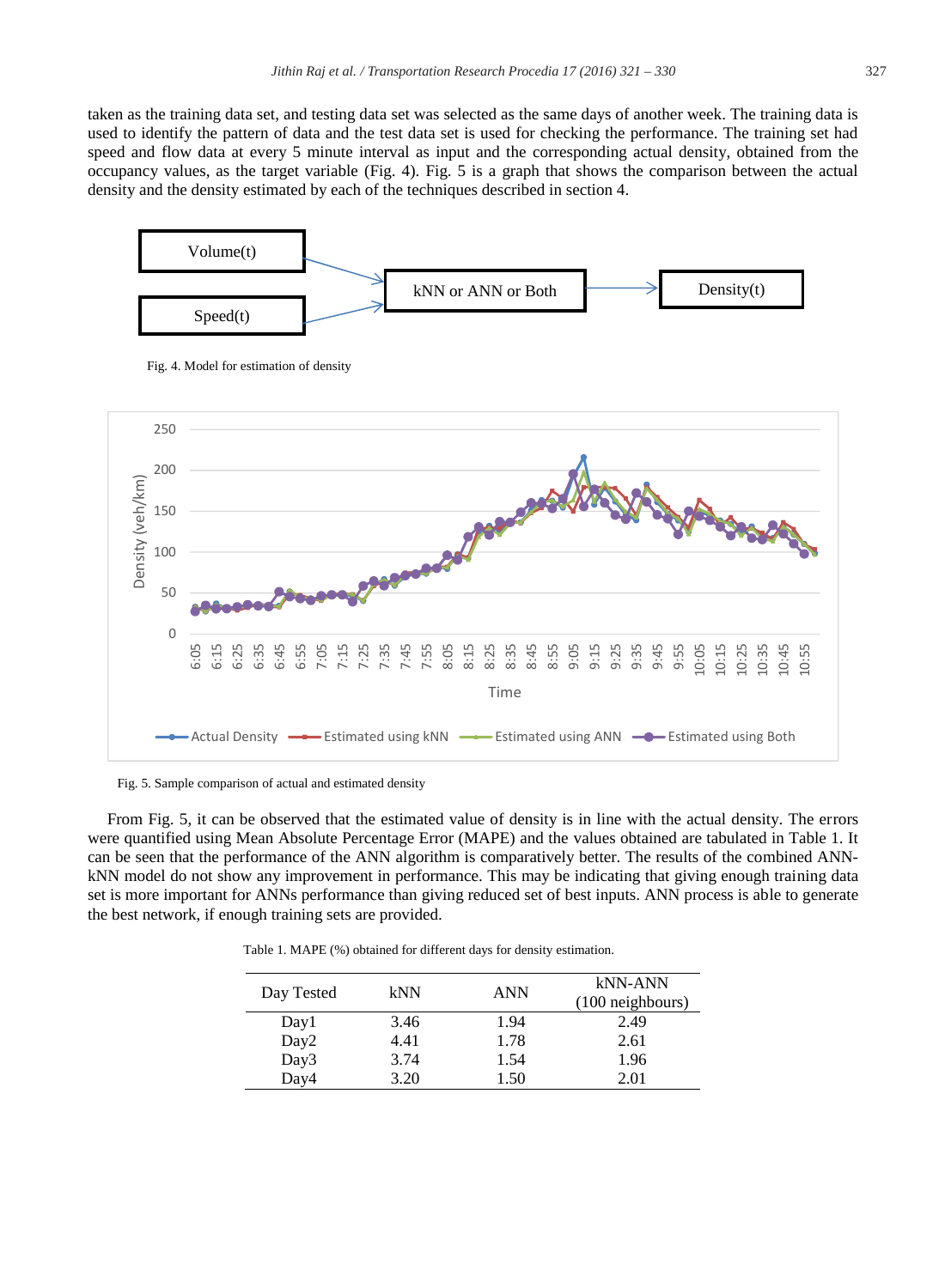## *5.2. Prediction of traffic density*

Road users, in general, will be more interested in finding information about future traffic conditions, in order to know about what they can expect while making the trip, than the present scenario. Therefore, it is always of interest to predict the estimated values to the future time steps and provide that information to the users. Hence, in this study, the estimated density values are predicted to future time intervals. This can be carried out by identifying the evolution pattern of parameters and projecting it to future. Thus, the previous several density values can be used as input to predict to the next time interval (s). In this study, previous 5 time intervals density are taken as input (which is equivalent to previous 25 minutes) to predict the density in future time intervals. Figure 6 shows the inputs and outputs used for density prediction. The scheme was implemented using MATLAB and a sample result obtained is shown in Fig. 7.



Fig. 6. Model for prediction of density



Fig. 7. Sample comparison of actual and predicted density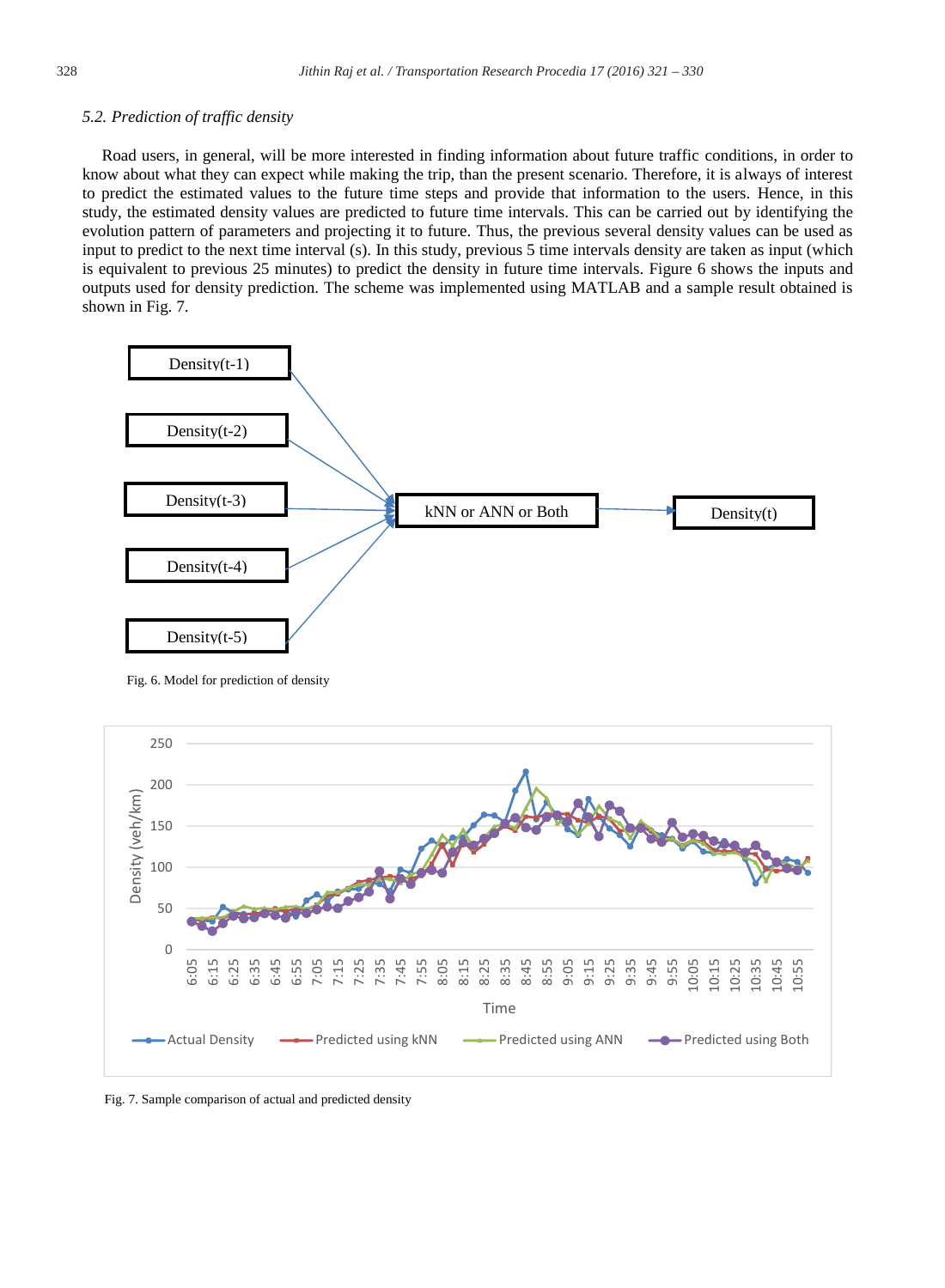It can be seen that all the methods performed equally. The performance was quantified using MAPE and the values obtained are shown in Table 2. It can be seen that the individual methods are performing better than the combined approach. Here also, the reduction in training set in the combined approach may be the reason for the increase in prediction error.

| Day Tested | k-NN  | <b>ANN</b> | kNN-ANN<br>$(100$ neighbours) |
|------------|-------|------------|-------------------------------|
| Day 1      | 11.69 | 10.01      | 14.86                         |
| Day 2      | 12.39 | 11.66      | 15.93                         |
| Day 3      | 10.88 | 11.41      | 12.42                         |
| Day 4      | 10.02 | 11.40      | 14.37                         |

Table 2. MAPE (%) obtained for different days for density prediction

#### **6. Summary and conclusions**

Traffic density is the primary measure for quantifying congestion in uninterrupted roadway sections and is defined as the number of vehicles occupying a given length of roadway. For measuring density directly from the field, number of vehicles occupying the roadway section has to be measured at a particular instant of time. Aerial photography is a technique for density measurement but it is very difficult to implement. Hence, it is usually estimated from other location based parameters such as speed, flow or occupancy and is the topic of the present study. The data available from automated sensors were utilized for testing the models that were developed. The data generated by most of the sensors are mainly classified volume and speed. Both these parameters are location based and hence may not be of much interest to the users. In this study, these data are used for the estimation and prediction of density, which in turn can be used to inform users about congestion.

The techniques used for the estimation and prediction are based on two machine learning techniques: artificial neural networks (ANN) and k-nearest neighbour (kNN). A model which uses the output from kNN as a training set for ANN was also tested. In density estimation, where speed and volume were the inputs to estimate the target variable density produced MAPE in the range of about 2-5% using 5 minute interval data. In the density prediction, where the densities of the previous time steps were used to predict the current density, the MAPE was in the range of 10-12%. Thus, the use of data driven techniques like ANN and kNN along with automated sensor data are promising for traffic state estimation problems for ITS applications in Indian traffic conditions. However, combining these two techniques did not show any significant improvement in performance and hence is not recommended. This may be mainly due to reduction in training set in the combined approach, indicating that for better performance of ANN more training data is important than providing significant input pairs alone. However, the performance is comparable and in the case of large scale problems, the training time may be saved by using the reduced training set.

## **Acknowledgements**

The data collection effort in this project was made possible through sub-project CIE/10-11/169/IITM/LELI under the Centre of Excellence in Urban Transport project funded by the Ministry of Urban Development, Government of India, through letter No. N-11025/30/2008-UCD.

## **References**

Cetiner, B.G., Sari, M., Borat, O., 2010. A Neural Network Based Traffic-Flow Prediction Model. Mathematical and Computational Applications, 15(2), 269-278.

Chang, M., Ghazis, D.C., 1975. Traffic Density Estimation with Consideration of Lane-Changing. Transportation Science, 9, 308-320.

Chen, M.,Chien, S., 2001. Dynamic Freeway Travel Time Prediction Using Probe Vehicle Data: Link based vs Path based. Transportation Research Board 80th Annual meeting, Washington, D.C.